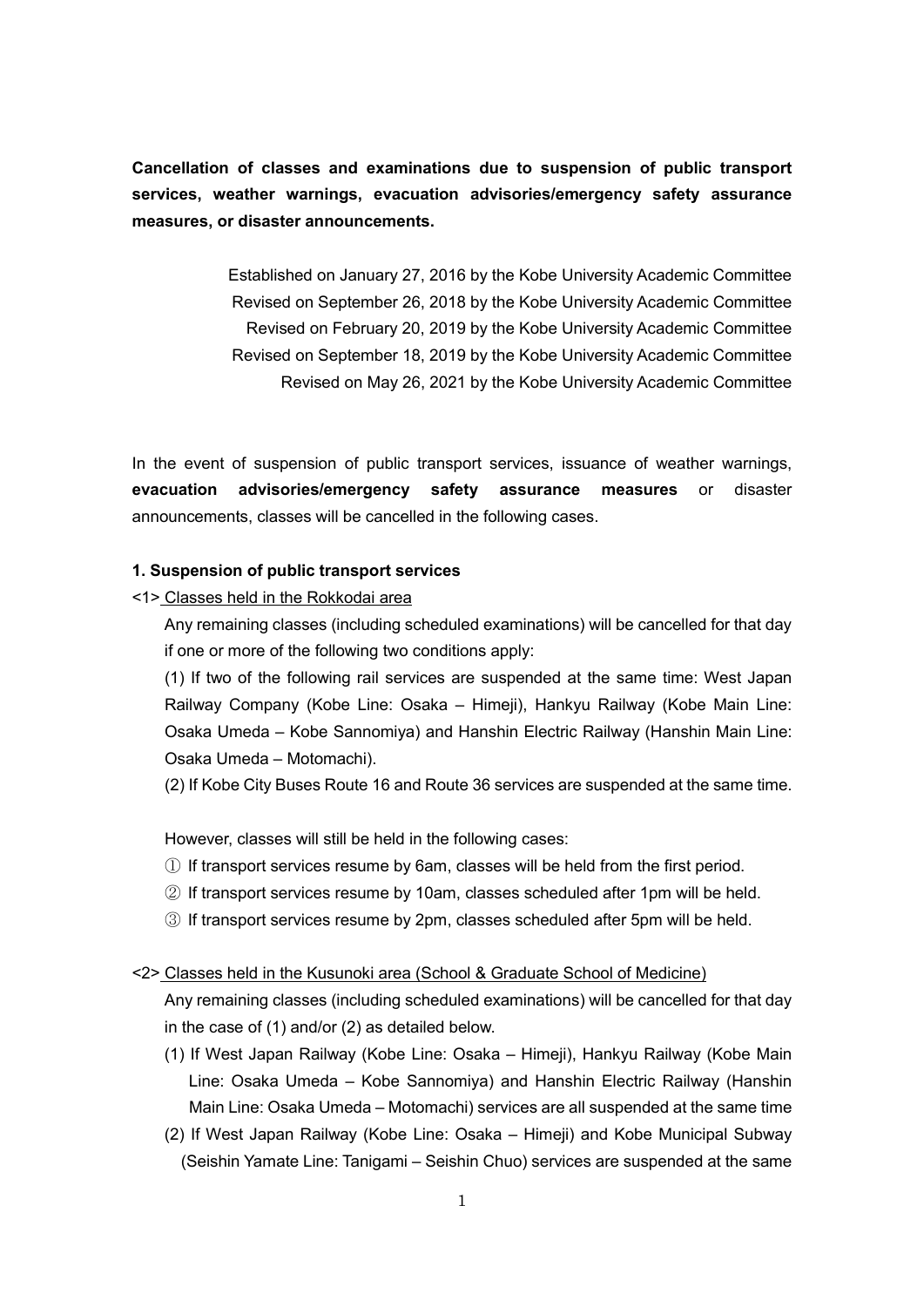#### time

However, classes will still be held in the following cases:

- ④ If transport services resume by 6am, classes will be held from the first period
- ⑤ If transport services resume by 10am, classes scheduled after 1pm will be held
- ⑥ If transport services resume by 2pm, classes scheduled after 5pm will be held

# <3> Classes held in the Myodani area (Faculty & Graduate School of Health Sciences)

Any remaining classes (including scheduled examinations) will be cancelled for that day if one or more of the following two conditions apply:

(1) If two of the following rail services are suspended at the same time: West Japan Railway Company (Kobe Line: Osaka – Himeji), Hankyu Railway (Kobe Main Line: Osaka Umeda – Kobe Sannomiya) and Hanshin Electric Railway (Hanshin Main Line: Osaka Umeda – Motomachi).

(2) If Kobe Municipal Subway (Seishin Yamate Line: Tanigami – Seishin Chuo) services are suspended.

However, classes will still be held in the following cases:

- ⑦ If transport services resume by 6am, classes will be held from the first period.
- ⑧ If transport services resume by 10am, classes scheduled after 1pm will be held.
- ⑨ If transport services resume by 2pm, classes scheduled after 5pm will be held.

<4> Classes held in the Fukae area (Faculty of Oceanology & Graduate School of Maritime Sciences)

Any remaining classes (including scheduled examinations) will be cancelled for that day if West Japan Railway Company (Kobe Line: Osaka – Himeji), Hankyu Railway (Kobe Main Line: Osaka Umeda – Kobe Sannomiya) and Hanshin Electric Railway (Hanshin Main Line: Osaka Umeda – Motomachi) services are all suspended at the same time.

However, classes will still be held in the following cases:

- ⑩ If transport services resume by 6am, classes will be held from the first period.
- ⑪ If transport services resume by 10am, classes scheduled after 1pm will be held.
- ⑫ If transport services resume by 2pm, classes scheduled after 5pm will be held.

### **2. Issuance of weather warnings**

Any remaining classes (including scheduled examinations) will be cancelled for that day if Kobe City issues a weather warning for gales/storms, heavy snowfall, blizzards,